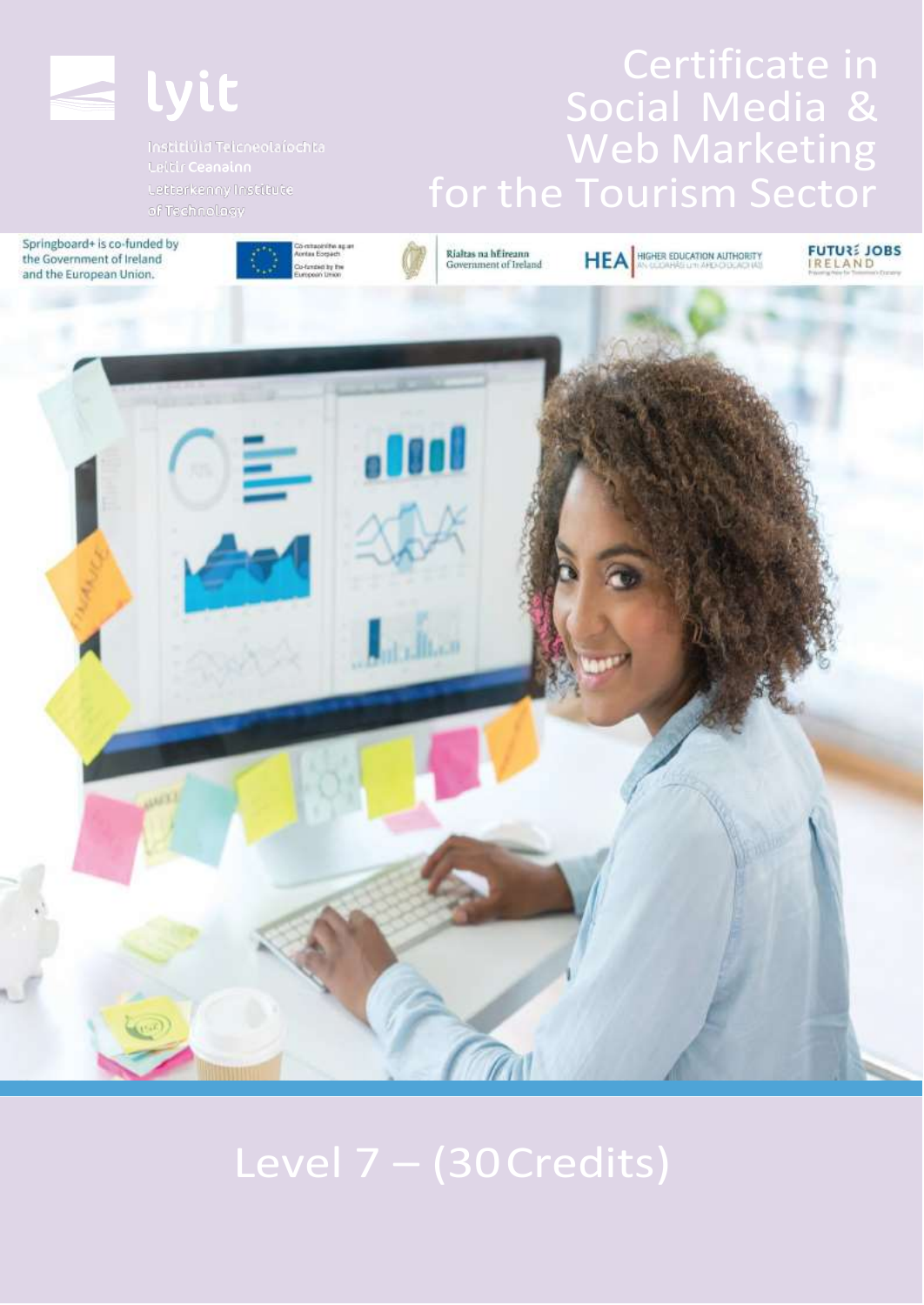## PROGRAMME OVERVIEW

In a world where more and more activities are centred online, social media and web marketing are some of the most effective ways to build customer relationships and promote an organisation's products or services. But it can be a struggle to make sense of the sea of acronyms, technologies and platforms.

The Certificate in Social Media and Web Marketing for the Tourism Sector will help a learner develop a strategic approach to executing today's most relevant digital marketing tactics using social media and website platforms. Throughout the programme, learners will examine social media and web marketing best practices to design a robust digital marketing strategy and create brand-centred social and web content that aligns with an organisations marketing objectives.

Creating and maintaining a clear, impactful and authentic social media presence is key to discovering and connecting with potential customers. This begins with understanding when, where, how and to who social marketing content should be targeted and continues with brand driven content that builds customer connection, community and advocacy.

#### KEY FEATURES

- > Level 7 programme.
- > Flexible delivery, 100% online with weekly live and recorded lectures.
- > Designed in collaboration with industry.
- Applied learning focused on contemporary issues.
- > Focused on development of skills and competencies in the specific area of social media and web marketing.
- > Includes work-based learning project.
- > Personal and supportive approach to teaching and learning.

### Application Form

Applications can be made via the Springboard website [www.springboardcourses.ie](http://www.springboardcourses.ie/) . All applicants are required to provide a copy of their C.V., a copy of their highest education qualification certificate and documentary evidence of their eligibility for Springboard including residency (i.e. that they have been ordinarily resident in Ireland or the state EEA/EU/UK/Switzerland for 3 out of the last 5 years). Eligibility criteria for Springboard is available on the Springboard website at [https://springboardcourses.ie/eligibility.](https://springboardcourses.ie/eligibility)

## COURSE FEE

Springboard will cover 90% of the course fees for students who are currently in employment and 100% of the fees for students who are currently unemployed. The student contribution of 10% is €220.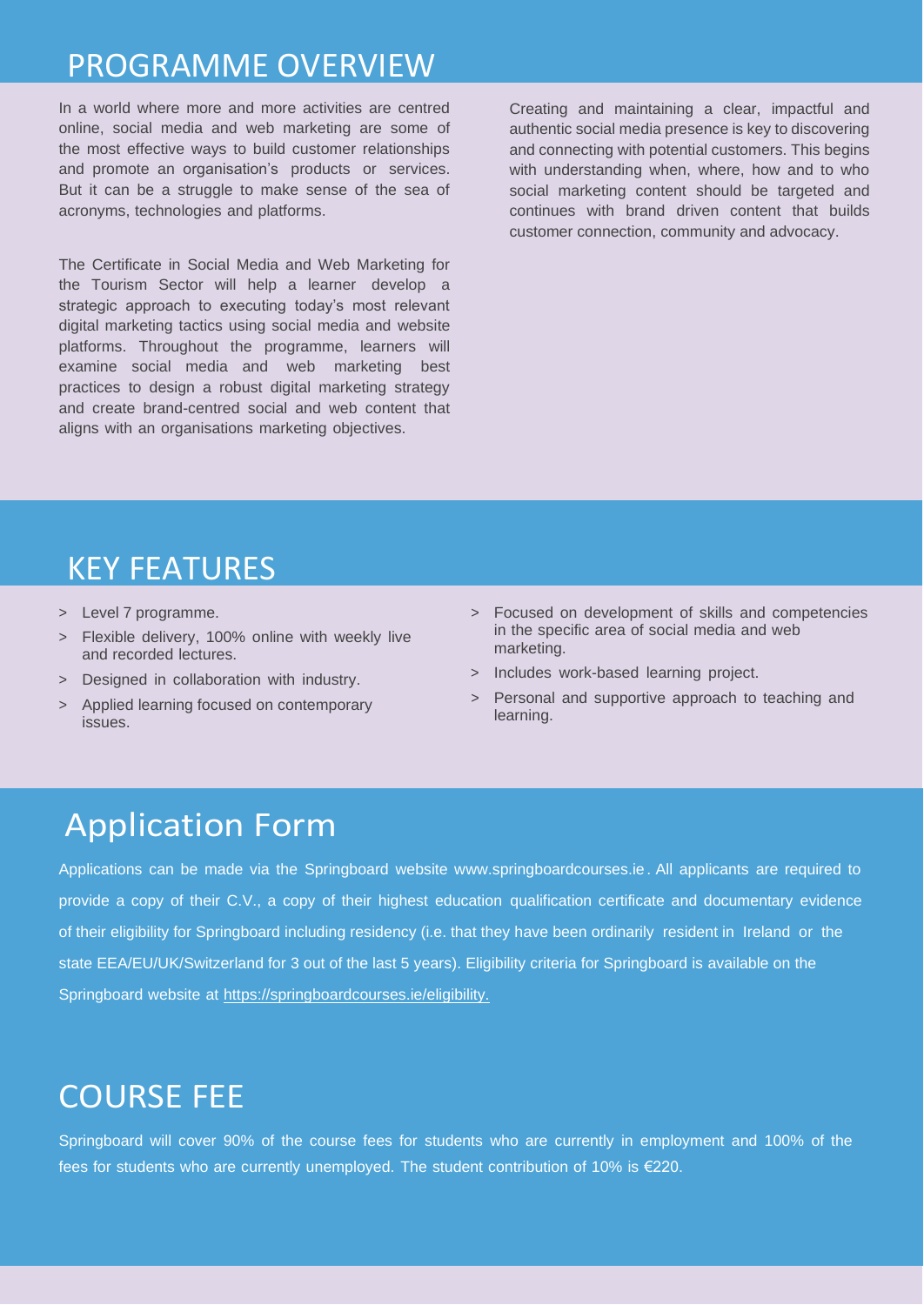## COURSE STRUCTURE, DURATION & DELIVERY

This is a part-time programme, delivered in distance mode (online). The course will take place one evening per week, with approximately 3 hours of live class. Classes will run in 8-week blocks per module. Induction for this programme will take place on week commencing 14 March. The following schedule is indicative and subject to final confirmation.

| <b>Week</b>                                                                                  |                        |          | $\mathbf{2}$ | 3        | 4                    | 5        | 6        |          | 8                     |
|----------------------------------------------------------------------------------------------|------------------------|----------|--------------|----------|----------------------|----------|----------|----------|-----------------------|
| <b>Module</b>                                                                                | <b>Week Commencing</b> |          |              |          |                      |          |          |          |                       |
| <b>Tourism Web</b><br><b>Performance and</b><br><b>Analytics</b><br>(10 credits - Mandatory) | Induction 14/03/22     | 21/03/22 | 28/03/22     | 04/04/22 | 25/04/22             | 02/05/22 | 09/05/22 | 16/05/22 | 23/05/22              |
| <b>Tourism Social Media</b><br><b>Planning and Practices</b><br>(10 credits - Mandatory)     |                        | 19/09/22 | 26/09/22     | 03/10/22 | 10/10/22             | 17/10/22 | 24/10/22 | 31/10/22 | $\overline{07/11/22}$ |
| <b>Work Based Learning</b><br>(10 credits - Mandatory)                                       |                        | 17/10/22 | 24/10/22     | 31/10/22 | $\frac{1}{07/11/22}$ | 21/11/22 | 28/11/22 | 08/12/22 | 12/12/22              |

\*Timetables will be issued at the end of February from the Department of Tourism.

### DELIVERY MODE

Distance mode is a way of educating students online with a view to maximising flexibility and to facilitate learning through various channels in a variety of locations; work, home, travelling/commuting, public spaces or even a coffee shop. The expected contact hours per week are approximately 6.

The online delivery of this programme is designed to support a highly flexible approach where individuals can pick up their learning on an omni location/channel basis, as they move through their daily cycle, between work and home.

#### IS THERE A DEMAND FOR GRADUATES WITH THESE SKILLS?

- ✓ According to the Tourism Recovery Plan 2020- 2023, prepared by the tourism recovery taskforce, the impact of Covid-19 on tourism has been existential, devastating employment, businesses and livelihoods across the sector. Tourism employs 260,000 people across Ireland and up to 180,000 of these jobs are either vulnerable or already lost. In 2019, the sector generated over €9 billion for the economy from international tourism and related carrier receipts together with domestic tourism.
- ✓ Tourism's contribution is not confined directly to the generated employed, economic activity and exports. The sector has an important multiplier effect on other employed sectors such as agriculture, transport, food and beverage and retail, and is particularly important to regional economies. It has a proven track record in delivering strong recovery following previous global economic shocks, creating the largest number of jobs post the 2009/2010 recession.